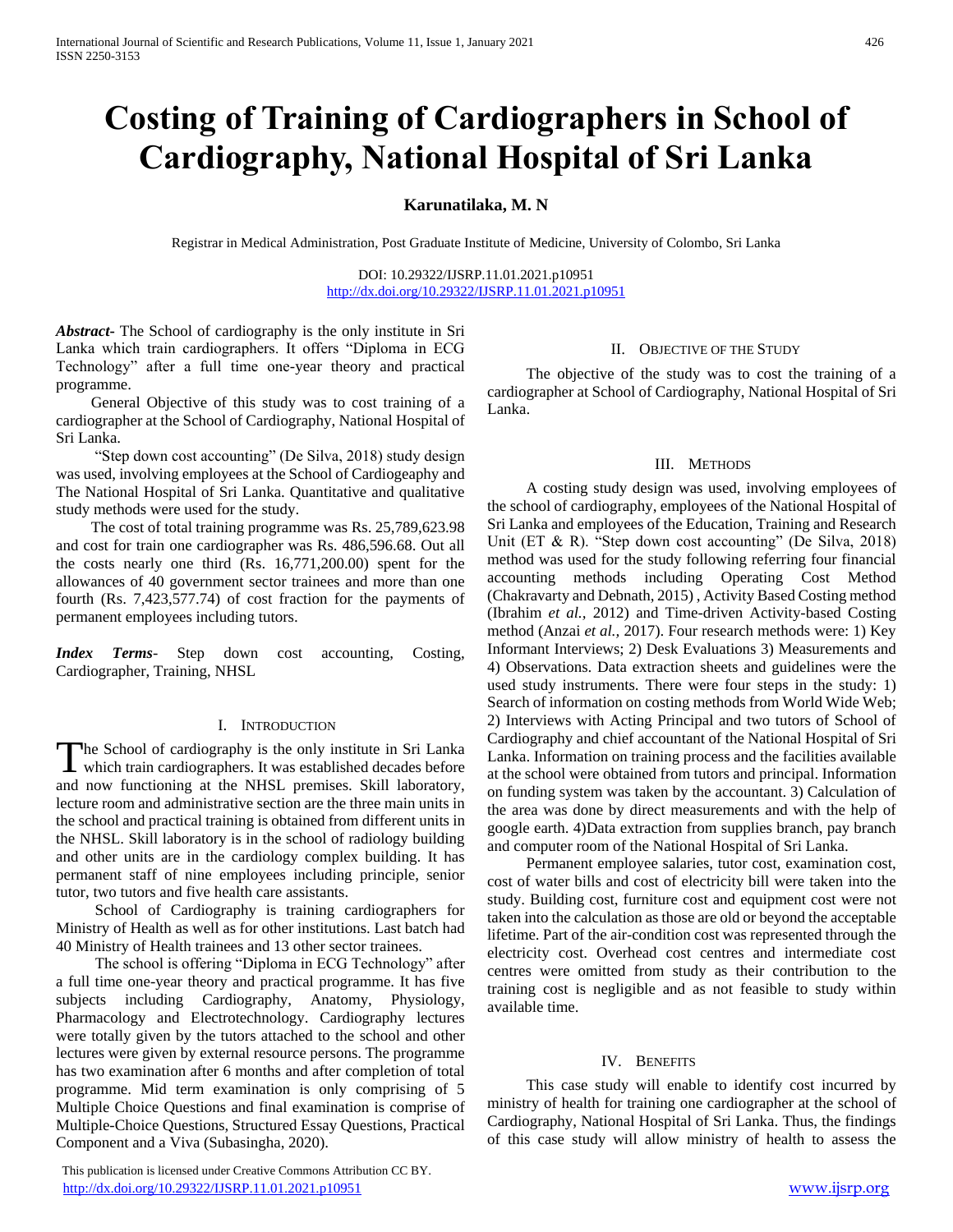International Journal of Scientific and Research Publications, Volume 11, Issue 1, January 2021 427 ISSN 2250-3153

economic value of the training process in order to take policy decisions on training schools.

#### V. RESULTS

 "Step down cost accounting" method has five steps and costing was done accordance with those steps.

#### **Step 1 – Identifying, categorizing cost centers**

 Cost centers for the training are lecture hall, school administration division, skill lab, lectures, paper setting, paper marking, exams, assisting conduction of exams, exam hall preparation, wards, catheterization laboratory, exercise ECG room, hospital administration, ET & R, security and janitorial service. Overhead cost centers are the hospital administration, ET

& R, security and janitorial service. Intermediate cost centers are the wards, catheterization laboratory and exercise ECG room. Final cost centers are the lecture hall, school administration division, skill lab, lectures, paper setting, paper marking, exams and exam hall preparation.

#### **Step 2 – Collating cost/Utilization information**

 Cost information on salaries, allowances and utility bill payments were collected from accounts division of the National Hospital of Sri Lanka. Information of different payments including delivering lectures and conduction exams were obtained from general circulars.

1. Cost for salaries

There are nine monthly paid employees including 4 tutors and 5 Health Care Assistants (HCA) in the school.



#### **Figure 1: Calculation of Salaries**

2. Cost for external lecturers

 There are five subject areas in the training and 4 subjects done by external lecturers. Lecture cost for lecturers varies with qualifications and it was Rs 700.00, Rs 800.00 and Rs 900.00 per hour (Ministry of Health, Nutrition & Indigenous Medicine,

2016). One hundred fifty-three lecture hours were conducted by external lecturers.

3. Cost of facilities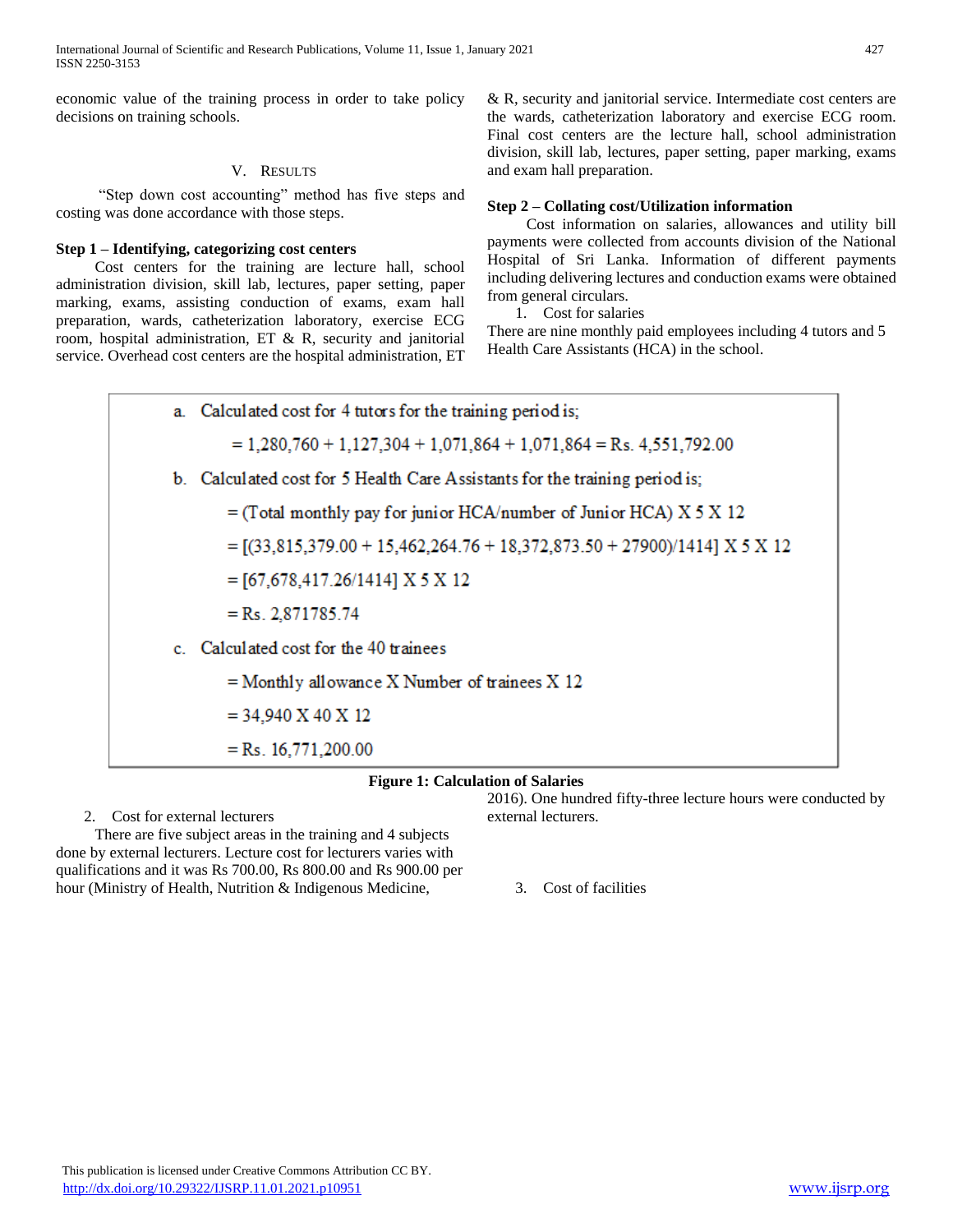L Electricity cost a. Electricity cost for the cardiology complex for the training period was;  $=$  Average monthly bill X 12  $=[(18438327.94+20770608.94+25219608.94+22715631.44)/4] X 12$  $=[87144177.26/4] X 12$  $=$  Rs. 261,432,531.78 b. Cost for the radiology training school building for the training period was;  $=$  Average monthly bill X 12  $= 3000 \text{ X } 12$  $=$  Rs. 36,000.00  $_{\rm II}$ Cost for water  $=$  Rs. 1.175/ Sq. Feet / Month (Karunatilaka, 2020) III. Cost for air-conditions

 $=$  Rs. 6.22 / Sq. Feet / Month (Karunatilaka, 2020)

#### **Figure 2: Calculation of Facility Cost**

4. Examination cost (Establishments division, 2014) a. Paper setting cost

 There are two types of papers for the exams. Multiple choice question (MCQ) and structured essay question (SEQ) are the two types. No cost incurred for the preparation of 10 MCQ papers as number of questions in a paper is less than stipulated number. There are 5 SEQ papers and  $2200/=\text{cost}$  per one paper.

b. Cost for paper marking and invigilate

 Cost for marking MCQ paper is Rs 15.00 and Rs. 25.00 for SEQ. Per day invigilator cost is Rs. 2000/= and Rs 1000/= for two categories of officers.

c. Cost for hall preparation and assisting exams

 Four hundred rupees per person per day for preparing examination hall and Rs.  $500/$  per day for assisting conduction of exams.

5. Space occupied

 School is operating in two separate buildings. One part is in the cardiology complex and it has area of 550 square feet. Skill lab is in the radiology training school building and it has area of 440 square feet. Total area of the cardiology complex was 109,850 square feet and area of the radiology training school was 14097 square feet.

#### **Step 3 - Inputting data by cost centers**

 Direct cost centers in the training process was lectures, paper setting, paper marking, exams, assisting conduction of exams and exam hall preparation.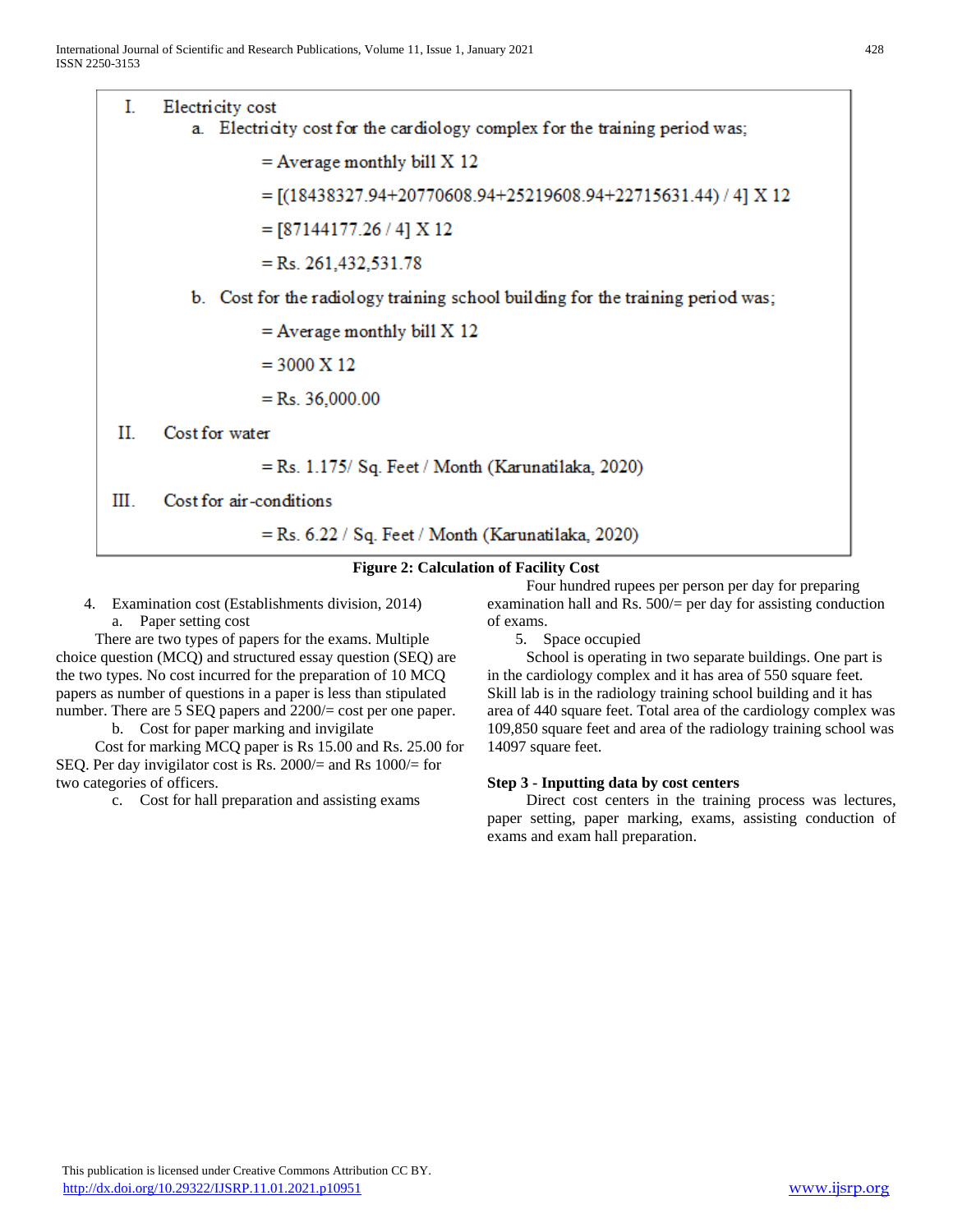|                                                     | 1. Cost for lectures    | $=$ Total lecture hours $X$ Average lecture cost                                       |                    |  |  |
|-----------------------------------------------------|-------------------------|----------------------------------------------------------------------------------------|--------------------|--|--|
|                                                     |                         | $= 153$ X (700 + 800 + 900) / 3                                                        | $=$ Rs. 122,400.00 |  |  |
| 2.                                                  | Cost for paper setting  | $=$ cost for MCQ paper $+$ cost for SEQ paper                                          |                    |  |  |
|                                                     |                         | $=$ Zero cost + (Number of SEQ papers X Cost for a paper)                              |                    |  |  |
|                                                     |                         | $= 0 + (5 \times 2200)$                                                                | $=$ Rs. 11,000.00  |  |  |
|                                                     | 3. Cost for MCQ marking | $=$ Types of papers X Number of Trainees X cost for one paper                          |                    |  |  |
|                                                     |                         | $= 10 X 53 X 15$                                                                       | $=$ Rs. 7950.00    |  |  |
|                                                     | 4. Cost for SEQ marking | $=$ Types of papers X Number of Trainees X cost for one paper                          |                    |  |  |
|                                                     |                         | $= 5 X 53 X 25$                                                                        | $=$ Rs. 6625.00    |  |  |
| 5.                                                  | Cost for practical exam | $=$ Number of days X Number of specialists X Cost for a day                            |                    |  |  |
|                                                     |                         | $= 10 X 1 X 2000$                                                                      | $=$ Rs. 20,000.00  |  |  |
|                                                     |                         | =Number of days $X$ Number of Executives $X$ Cost for a day                            |                    |  |  |
|                                                     |                         | $= 10 X 4 X 1000$                                                                      | $=$ Rs. 40,000.00  |  |  |
|                                                     | 6. Cost for Viva exam   | = Number of days X Number of specialists X Cost for ta day                             |                    |  |  |
|                                                     |                         | $= 10 X 1 X 2000$                                                                      | $=Rs. 20,000.00$   |  |  |
|                                                     |                         | =Number of days X Number of Senior Executives X Cost for a day                         |                    |  |  |
|                                                     |                         | $= 10 \text{ X } 2 \text{ X } 1000$                                                    | $=Rs. 20,000.00$   |  |  |
| 7.                                                  |                         | Cost for hall preparation = Number of days $X$ Number of employees $X$ Cost for ta day |                    |  |  |
|                                                     |                         | $= 21$ X 2 X 400                                                                       | $=$ Rs. 16,800.00  |  |  |
| 8.                                                  |                         | Cost for hall preparation = Number of days X Number of employees X Cost for ta day     |                    |  |  |
|                                                     |                         | $= 20 X 2 X 500$                                                                       | $=Rs. 20,000.00$   |  |  |
| Figure 3:<br><b>Inputting Data for Cost Centers</b> |                         |                                                                                        |                    |  |  |

#### **Steps 4 - Stepping down**

 As per the overhead cost centers and intermediate cost centers were omitted from study only utility bill cost was stepped down to the area. First calculated the percentage area utilized for the school and then stepped down the cost of utility bills to the actual area.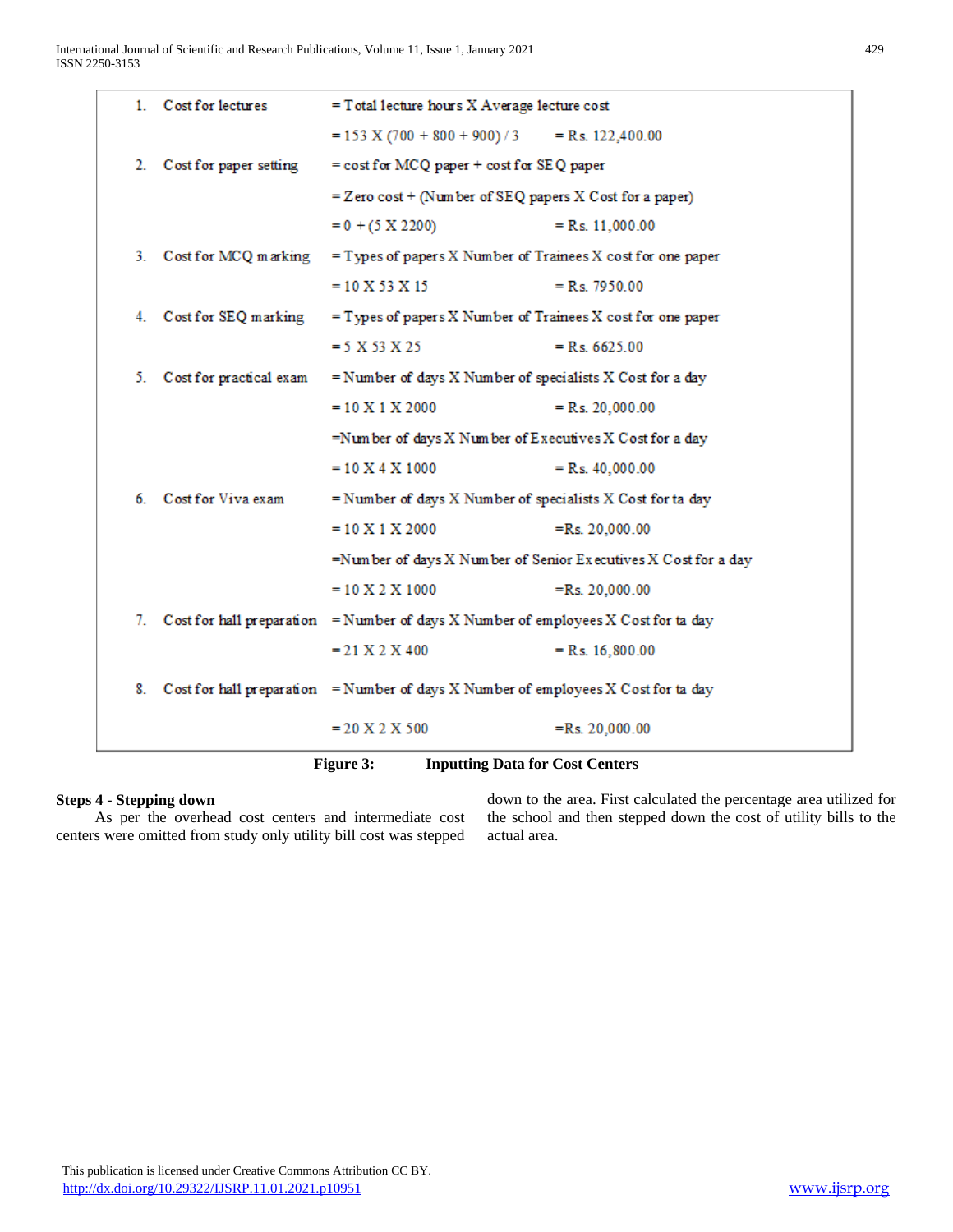| 1. Area utilized from cardiology complex<br>$= (550 / 109, 850)$ X 100<br>$= 0.5 \%$<br>$= 261,432,531.78 \text{ X } 0.5 / 100$<br>Cost for electricity (cardiology complex)<br>$=$ RS. 1,308,947.60<br>2. Area from radiology training school building = $(440/14097)$ X 100<br>$= 312%$ |                                  |  |  |  |  |
|-------------------------------------------------------------------------------------------------------------------------------------------------------------------------------------------------------------------------------------------------------------------------------------------|----------------------------------|--|--|--|--|
|                                                                                                                                                                                                                                                                                           |                                  |  |  |  |  |
|                                                                                                                                                                                                                                                                                           |                                  |  |  |  |  |
|                                                                                                                                                                                                                                                                                           |                                  |  |  |  |  |
|                                                                                                                                                                                                                                                                                           |                                  |  |  |  |  |
|                                                                                                                                                                                                                                                                                           |                                  |  |  |  |  |
|                                                                                                                                                                                                                                                                                           |                                  |  |  |  |  |
| $= 36,000 \text{ X} (3.12 / 100)$<br>Cost for electricity (School building)                                                                                                                                                                                                               |                                  |  |  |  |  |
| $=Rs. 1,123.64$                                                                                                                                                                                                                                                                           |                                  |  |  |  |  |
| Total electricity cost<br>$= 1,308,947.60 + 1,123.64$                                                                                                                                                                                                                                     |                                  |  |  |  |  |
| $=$ RS. 1.310.071.24                                                                                                                                                                                                                                                                      |                                  |  |  |  |  |
| $= 550 + 440$<br>3. Total area for the School of Cardiography                                                                                                                                                                                                                             |                                  |  |  |  |  |
| $= 990$ Square Feet                                                                                                                                                                                                                                                                       |                                  |  |  |  |  |
| 4. Cost for water                                                                                                                                                                                                                                                                         | $=$ Area X unit cost X 12 Months |  |  |  |  |
| $= 990 \text{ X} 1.175 \text{ X} 12$                                                                                                                                                                                                                                                      |                                  |  |  |  |  |
| $=Rs. 13,959.00$                                                                                                                                                                                                                                                                          |                                  |  |  |  |  |
| 5. Cost for air-condition                                                                                                                                                                                                                                                                 | $=$ Area X unit cost X 12 Months |  |  |  |  |
| $= 990 \text{ X } 6.22 \text{ X } 12$                                                                                                                                                                                                                                                     |                                  |  |  |  |  |
| $=Rs. 521,733.60$                                                                                                                                                                                                                                                                         |                                  |  |  |  |  |
| <b>Figure 4: Stepping down of Costs</b>                                                                                                                                                                                                                                                   |                                  |  |  |  |  |

1,845,763.84  $=$  Rs. 26,325,316.58

**Step 6 – Calculating Unit cost** Final unit cost was calculated by adding costs of final cost centers and stepped down cost to find the total cost for the training program. Unit cost was calculated by dividing total cost by number of trainees in the batch.

 $Cost of total programme = Cost of final cost centers + Stephen$ down costs

## $= 24,479,552.74 +$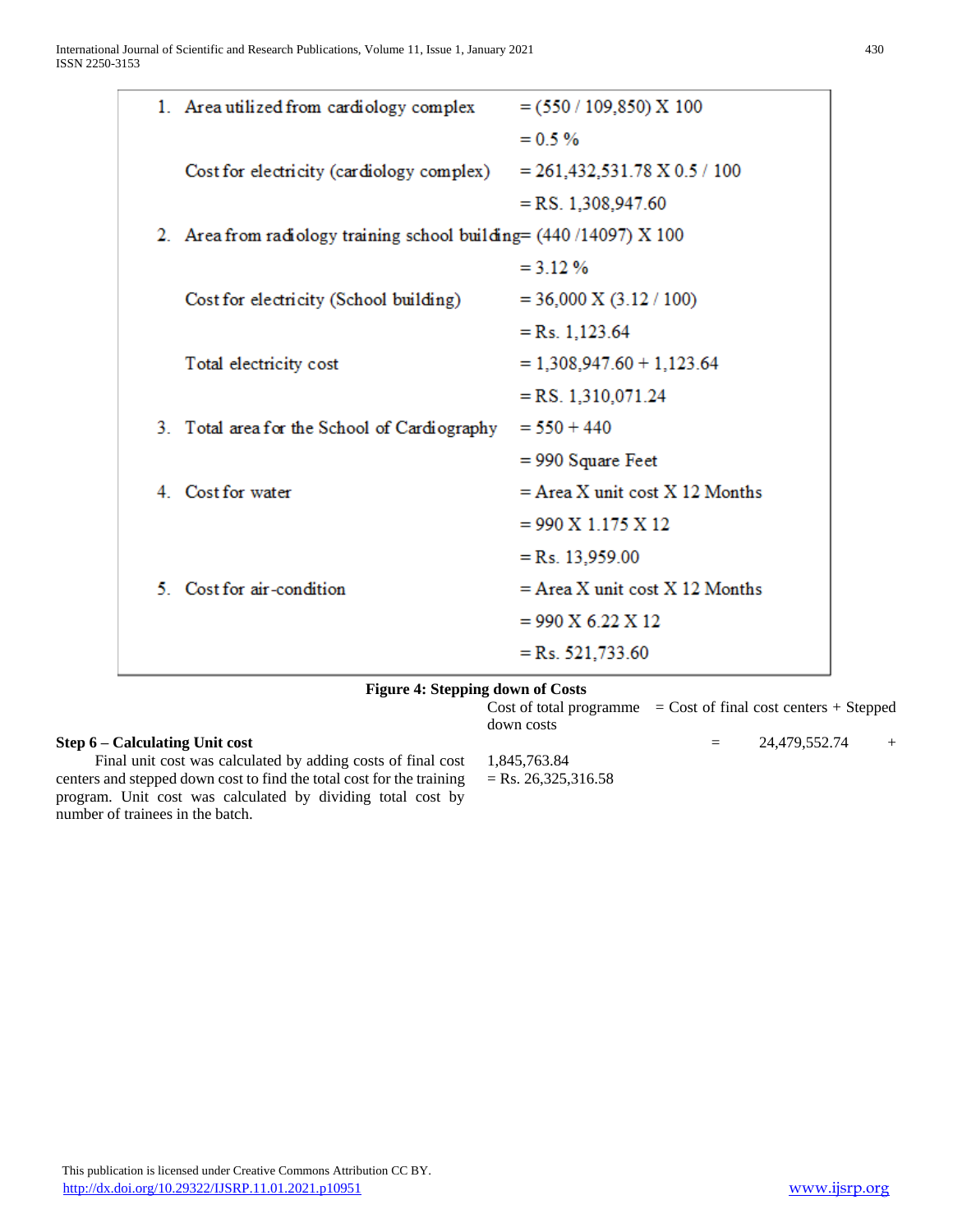| Cost of the total programme       |               |               |  |  |  |
|-----------------------------------|---------------|---------------|--|--|--|
| <b>Cost of final cost centers</b> |               |               |  |  |  |
| Cost for tutors                   | 4,551,792.00  |               |  |  |  |
| Cost for health care assistants   | 2,871,785.74  |               |  |  |  |
| Cost for trainees                 | 16,771,200.00 |               |  |  |  |
| Cost for lectures                 | 122,400.00    |               |  |  |  |
| Cost for paper setting            | 11,000.00     |               |  |  |  |
| Cost for MCQ marking              | 7,950.00      |               |  |  |  |
| Cost for SEQ marking              | 6,625.00      |               |  |  |  |
| Cost for practical exam           | 60,000        |               |  |  |  |
| Cost for Viva exam                | 40,000.00     |               |  |  |  |
| Cost for hall preparation         | 16,800.00     |               |  |  |  |
| Cost for hall preparation         | 20,000.00     |               |  |  |  |
|                                   |               | 24,479,552.74 |  |  |  |
| <b>Stepped down costs</b>         |               |               |  |  |  |
| Cost for electricity              | 1,310,071.24  |               |  |  |  |
| Cost for water                    | 13,959.00     |               |  |  |  |
| Cost for air-condition            | 521,733.60    |               |  |  |  |
|                                   |               | 1,845,763.84  |  |  |  |
| <b>Cost for total programme</b>   | 26,325,316.58 |               |  |  |  |

### **Figure 5: Cost for Total Cardiography Training Programme**

Cost of a trainee  $=$  Total cost for the programme / Number of trainees

$$
= 26,325,316.58/53
$$
  
= Rs. 496,704.09

#### VI. DISCUSSION

 The cost of total training programme was Rs. 26,325,316.58 and cost for training one cardiographer was Rs. 496,704.09. Out of total cost nearly two third (63.70%) (Rs. 16,771,200.00) was for allowances of 40 trainees. Therefore, despite of bond of Rs.100,000.00, Ministry of Health paid them Rs.419,000.00 as allowance for the training one year for the diploma. Cost of wages for 9 permanent employees attached to the school was Rs. 7,423,577.74 (28.20%) and proportionately very small amount of Rs. 122,400.00 (0.47 %) spent for external resource persons. , .....% (Rs. ) for examinations and  $\gg >> >\frac{6}{6}$  (Rs. ) for facilities (Figure 6).

#### **Figure 6: cost distribution for the training programme**

 Cost of electricity (Rs. 1,310,071.24), water (Rs.13,959.00) and air-condition (Rs. 521,733.60) was negligible compare to other costs. Their cost fraction was 4.97 %, 0.05 % and 1.98 % respectively. Therefore, inclusion of water and air-condition utility cost doesn't have large impact on cost of a trainee. Examination cost was 0.62 % (Rs. 162,375.00) of total programme cost. Government has spent 24.03 % (Rs. 6,325,756.84) of total

 This publication is licensed under Creative Commons Attribution CC BY. <http://dx.doi.org/10.29322/IJSRP.11.01.2021.p10951> [www.ijsrp.org](http://ijsrp.org/)

cost for the external trainees and the cost was significant fraction of the total.

Out f total cost only four elements reserves more than …..% of cost fraction. Those elements were tutor, HCA, trainee and Electricity reservies ……% of cost fraction.

#### VII. CONCLUSION

 Total cost for train one cardiographer at the school of cardiography, National Hospital of Sri Lanka was Rs. 496,704.09 and the nearly one third of cost was allowance paid for the same trainees. More than one fourth of cost fraction spent for the permanent employees including tutors. Limiting factor for the per trainee cost reduction is present small lecture hall and increasing lecture hall facilities effectively reduce the cost of a trainee without compromising quality of the diploma.

 Critical analysis of current bond amount of Rs. 100,000.00 will be important in future including attempt to collaborate with Ministry of Higher Education or Ministry of Vocational Training to increase the validity and to reduce financial burden to the Ministry of Health.

#### **REFERENCES**

[1] Anzai, Y., Heilbrun, M. E., Haas, D., Boi, L., Moshre, K., Minoshima, S., Kaplan, R. and Lee, V. S. (2017) "Dissecting Costs of CT Study: Application of TDABC (Time-driven Activity-based Costing) in a Tertiary Academic Center" Academic Radiology, 24(2), pp. 200-208.